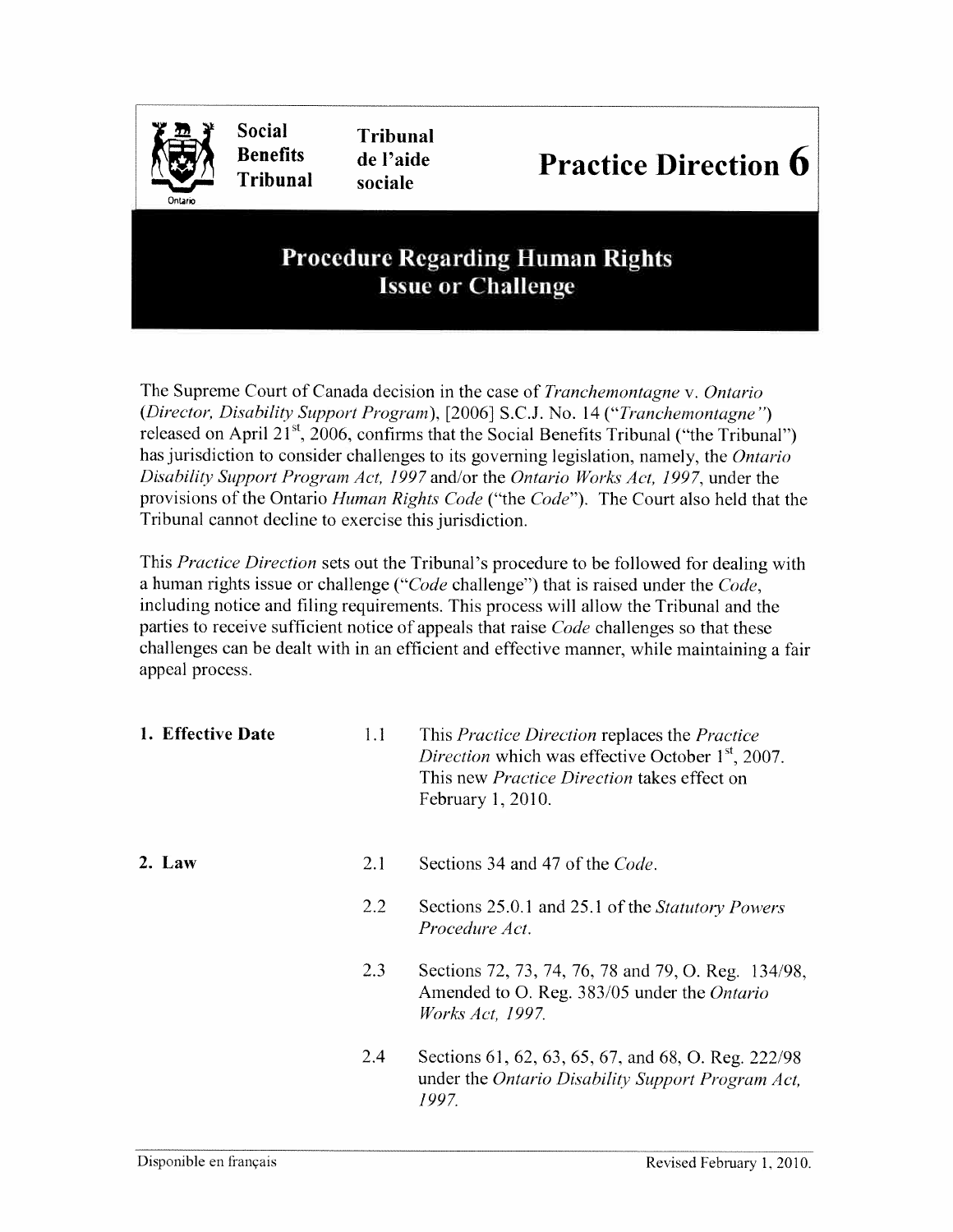Code in an appeal before the Tribunal.

## 3. **Definitions** 3.1 A "Code challenge" described in this *Practice* Direction refers to a human rights issue or challenge made to the Tribunal's legislation raised under the

3.2 A "party" to a *Code* challenge described in this Practice Direction refers to any person and/or public or private organization or entity named in the appeal, including the Attorney General for the Province of Ontario and the Ministry of Community and Social Services, and any other person and/or public or private organization or entity that the Tribunal so directs.

- 3.3 The "merits" of the appeal refers to the issue(s) on the appeal that is not related to the Code.
- 3.4 The "Stage 1 hearing" refers to the first par<sup>t</sup> of the hearing of the appeal by the Tribunal regarding the merits of the appeal.
- 3.5 The "Stage 2 hearing" refers to the second par<sup>t</sup> of the hearing of the appeal by the Tribunal regarding the Code challenge.
- 
- 4. General Principles 4.1 This *Practice Direction* applies to all appeals before the Tribunal in which <sup>a</sup> Code challenge is raised.
	- 4.2 Where a *Code* challenge has been raised on an appeal before the Tribunal, any person, party or person seeking to be added as an intervener in the appeal is required to follow the procedure set out in this Practice Direction for the hearing of the Code challenge.
	- 4.3 The timelines set out in this Practice Direction may be extended upon notice to the Tribunal where the Tribunal is satisfied that:
		- . the extension reques<sup>t</sup> is made in good faith;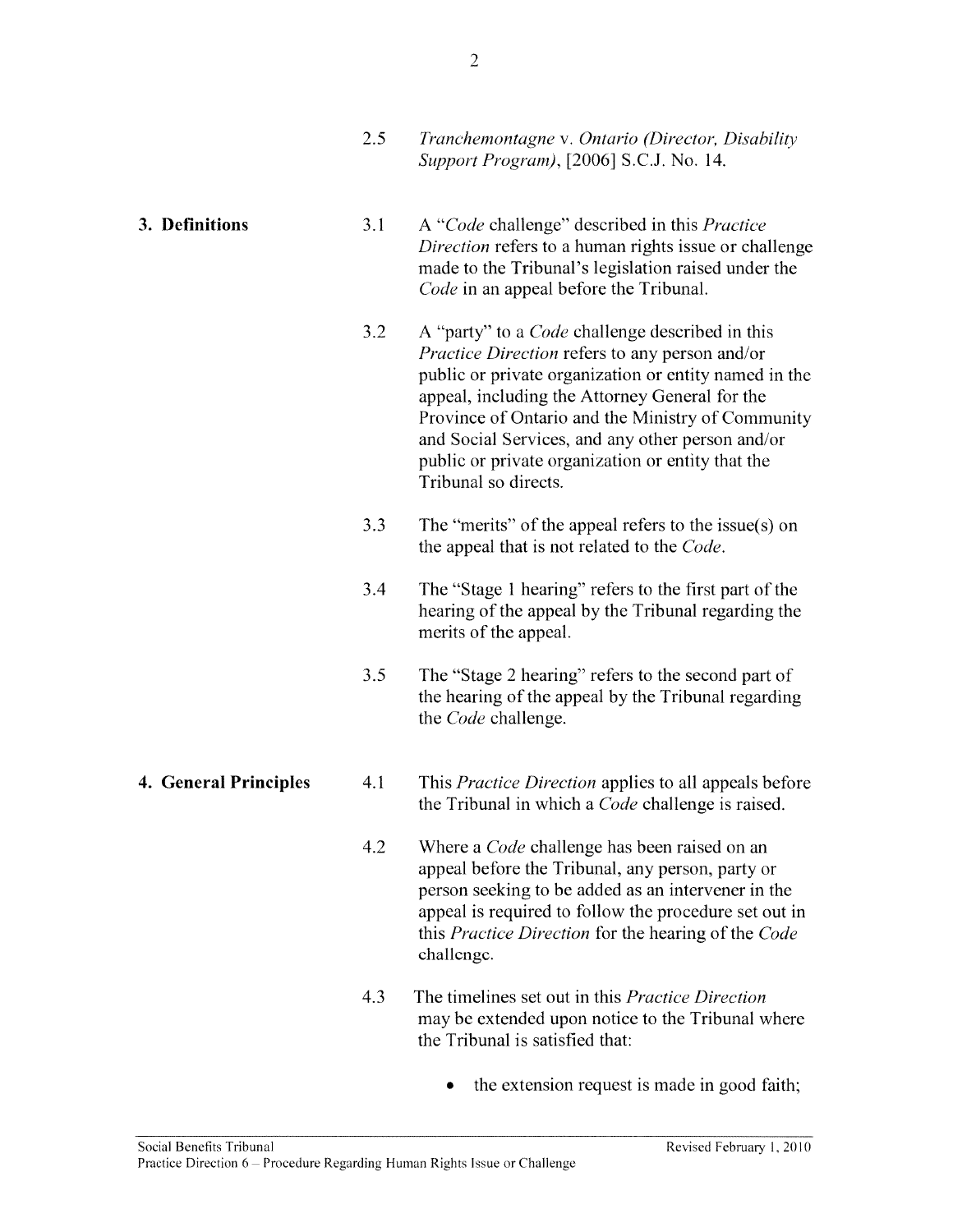- and, • there are unusual or exceptional circumstances to warrant the extension. 5. Written Notice of 5.1 Where a party intends to raise a Code Code challenge challenge with respect to the Tribunal's legislation, the party must provide written notice of the Code challenge at the time of filing its appeal with the Tribunal or during the appeal process. 6. Letter of 6.1 Where the Tribunal receives written notice of a Acknowledgment  $\&$  Code challenge under subsection 5.1, the Tribunal **Request for** will send a letter to the party raising the Code **Particulars** challenge acknowledging the appeal and requesting particulars regarding the Code challenge. 6.2 The party raising the Code challenge referred to in subsections 5.1 and 6.1 must provide the particulars to the Tribunal within thirty (30) days of receiving the Tribunal's letter requesting the particulars.
	- 6.3 The requested particulars referred to in subsections 6.1 and 6.2 regarding the Code challenge include:
		- the listed area(s) of the alleged discrimination under the Code;
		- the listed ground(s) of the alleged discrimination under the Code;
		- the relationship between the claim of the alleged discrimination and the ground(s) selected;
		- •the reason(s) for the alleged discrimination;
		- • the evidence to be relied upon in suppor<sup>t</sup> of the claim of the alleged discrimination; and,
		- •the desired remedy or resolution.

• no substantial prejudice will result to any party affected by the gran<sup>t</sup> of the extension;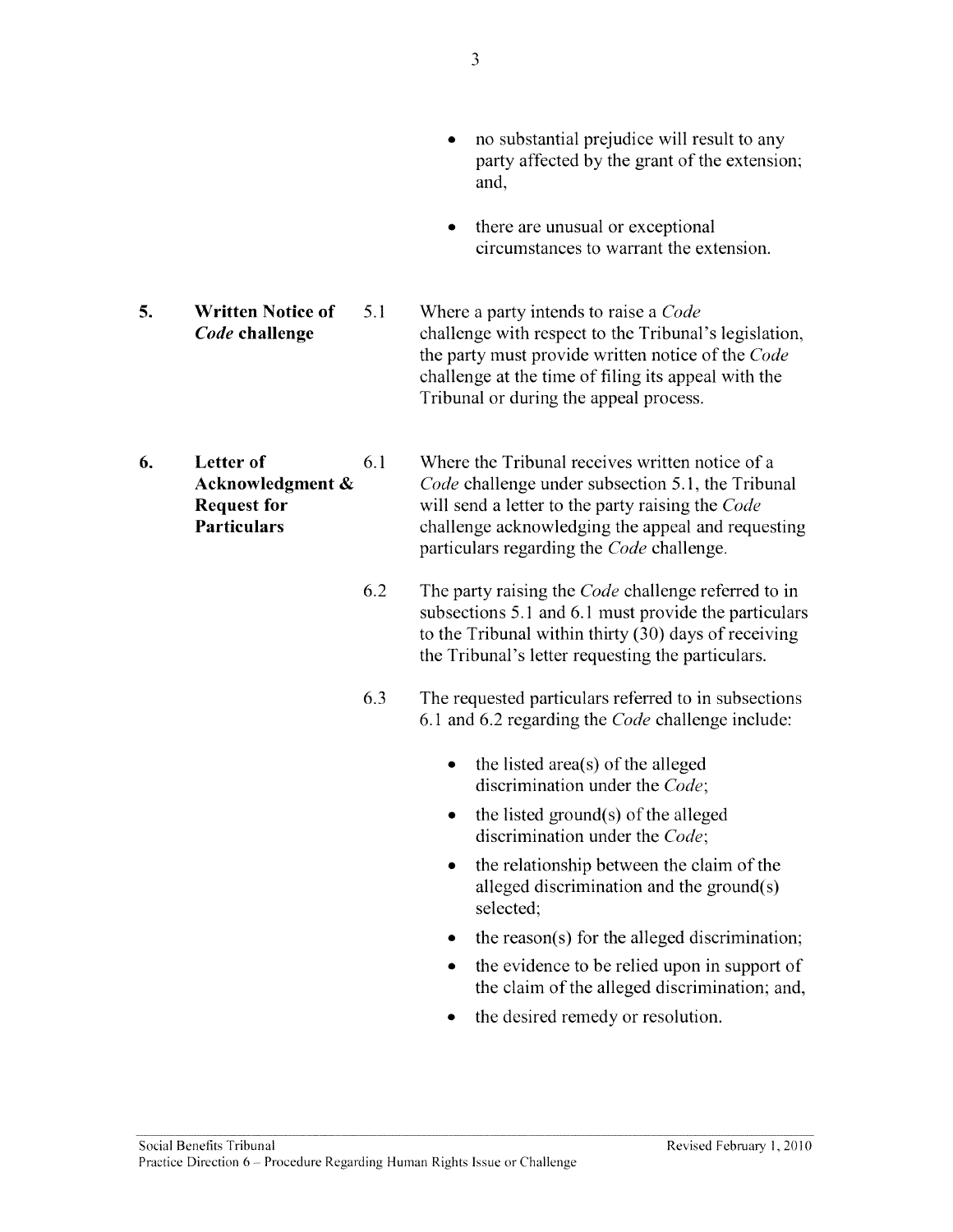| <b>7. Sharing Particulars</b><br><b>With Parties</b> | 7.1 | Within ten (10) days of receipt of the requested<br>particulars referred to in subsection 6.3, the<br>Tribunal will send a copy of the particulars to all<br>parties to the appeal.                                                                                                                            |
|------------------------------------------------------|-----|----------------------------------------------------------------------------------------------------------------------------------------------------------------------------------------------------------------------------------------------------------------------------------------------------------------|
| 8. Participation in Code<br><b>Challenge</b>         | 8.1 | Any party in receipt of the particulars sent in<br>accordance with subsection 7.1 must notify<br>the Tribunal in writing of its intention to participate<br>in the hearing of the <i>Code</i> challenge within ten (10)<br>days of receiving the particulars.                                                  |
|                                                      | 8.2 | Within ten (10) days of receiving a party's notice of<br>its intention to participate in the hearing of the Code<br>challenge under subsection 8.1, the Tribunal will<br>notify any other party to the appeal of the party's<br>notice of intention to participate in the hearing.                             |
|                                                      | 8.3 | Where a party does not file a written notice of its<br>intention to participate in the Code challenge under<br>subsection 8.1, it will be assumed that the party will<br>not be participating in the <i>Code</i> challenge.                                                                                    |
|                                                      | 8.4 | Where a party indicates its intention to participate in<br>the <i>Code</i> challenge under subsection 8.1, the<br>party must provide the Tribunal with a written<br>response to the particulars within thirty (30) days of<br>receiving the particulars.                                                       |
|                                                      | 8.5 | The Tribunal will send a copy of the party's<br>response to the particulars provided under<br>subsection 8.4 to any other party to the appeal.                                                                                                                                                                 |
|                                                      | 8.6 | Upon receipt of the response to the particulars<br>provided under subsection 8.4, the party raising the<br>Code challenge may provide a written reply to the<br>response, and if so provided, must send the reply to<br>the Tribunal within fifteen (15) days of receiving<br>the response to the particulars. |
|                                                      | 8.7 | Upon receiving a party's reply prepared under<br>subsection 8.6, the Tribunal will send a copy of the<br>reply to any other party to the appeal.                                                                                                                                                               |
|                                                      |     |                                                                                                                                                                                                                                                                                                                |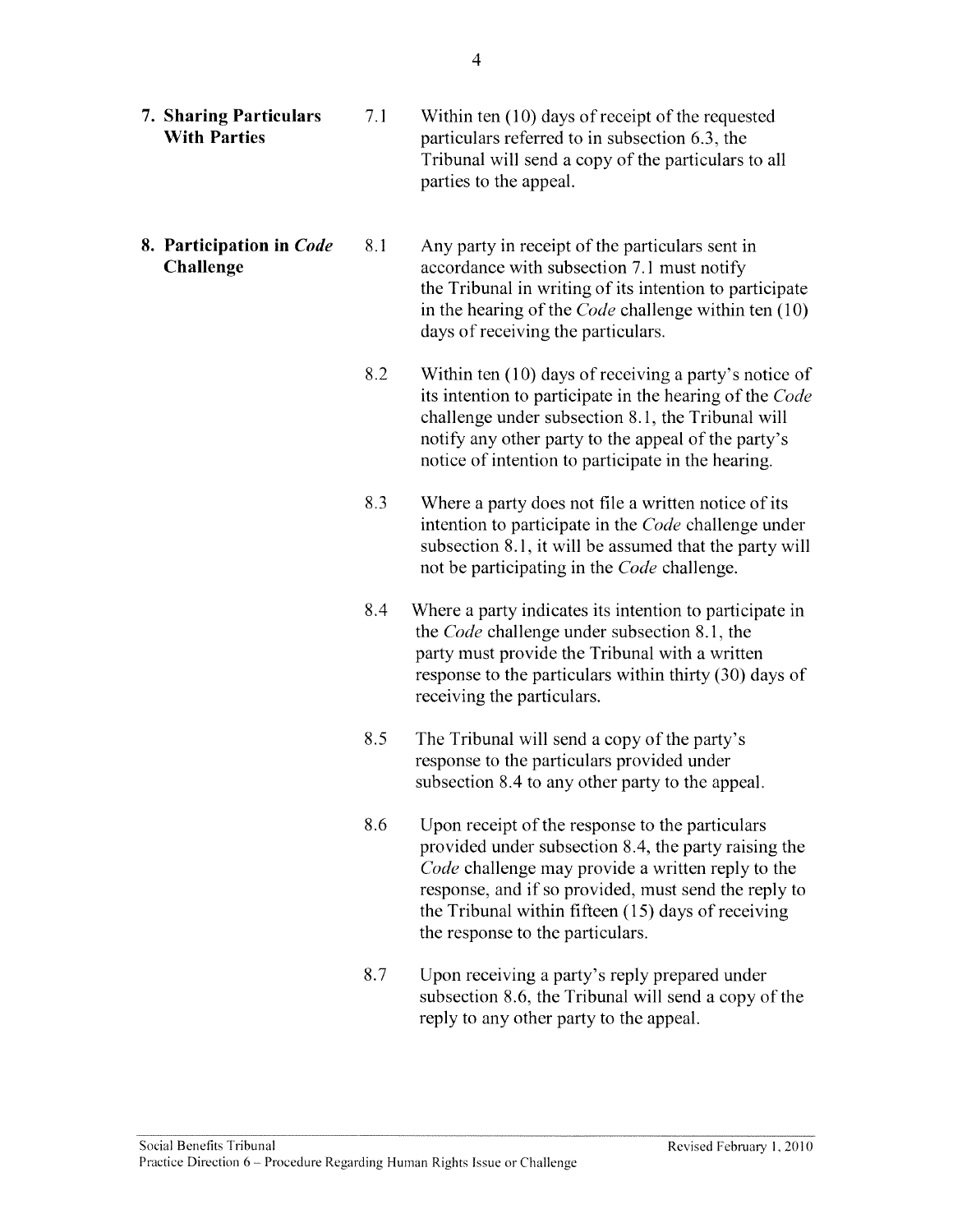| 9. Pre-Hearing<br>Conference                                               | 9.1  | As a general rule, the Tribunal will hold a<br>pre-hearing conference to determine the procedure<br>for the hearing of the <i>Code</i> challenge.                                                                                                                                           |
|----------------------------------------------------------------------------|------|---------------------------------------------------------------------------------------------------------------------------------------------------------------------------------------------------------------------------------------------------------------------------------------------|
|                                                                            | 9.2  | The Tribunal will schedule a pre-hearing conference<br>after sending out the particulars to the parties to the<br>appeal in accordance with subsection 7.1.                                                                                                                                 |
|                                                                            | 9.3  | A pre-hearing conference will only be held after the<br>Tribunal has received all written responses to the<br>particulars under subsection 8.4 and any reply to the<br>written responses under subsection 8.6 or the time<br>for submitting the written responses and reply has<br>elapsed. |
|                                                                            | 9.4  | Unless there are exceptional or unusual<br>circumstances, the pre-hearing conference will be<br>conducted by way of telephone conference by a<br>member of the Tribunal or delegate of the Chair of<br>the Tribunal.                                                                        |
|                                                                            | 9.5  | The Tribunal will provide reasonable written notice<br>of the date and time for the pre-hearing conference<br>to all parties.                                                                                                                                                               |
| 10.<br><b>Tribunal Procedure</b><br><b>Regarding the Code</b><br>Challenge | 10.1 | As a general rule, a <i>Code</i> challenge raised in<br>accordance with this Practice Direction will be<br>addressed by the Tribunal only after the merits of<br>the appeal have been heard by the Tribunal.                                                                                |
|                                                                            | 10.2 | Where the Tribunal grants the appeal on the merits<br>after the Stage 1 hearing, the appeal will be<br>concluded and the Tribunal will not deal with the<br>Code challenge.                                                                                                                 |
|                                                                            | 10.3 | The merits of the appeal may be disposed of by the<br>Tribunal in various ways, including:                                                                                                                                                                                                  |
|                                                                            |      | The party raising the <i>Code</i> challenge concedes<br>a.<br>on the merits of the appeal at the pre-hearing<br>conference held by the Tribunal;                                                                                                                                            |

b. The party raising the Code challenge notifies the Tribunal in writing that he/she concedes on the merits of the appeal;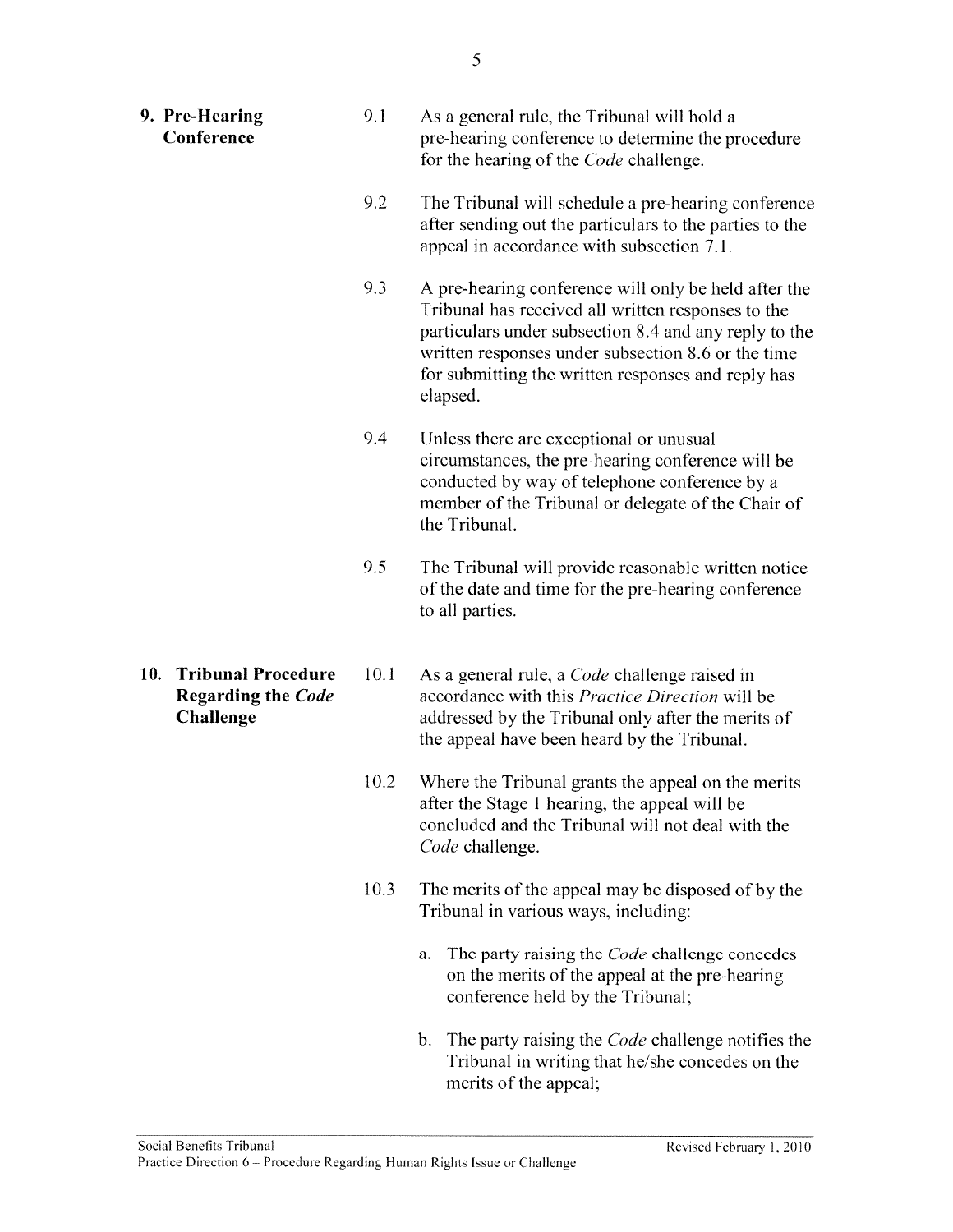- c. The Stage I hearing is scheduled and the party raising the Code challenge concedes on the merits of the appeal;
- d. The Stage I hearing is held and the Tribunal issues <sup>a</sup> decision regarding the merits of the appeal; and/or.
- e. The merits of the appeal and the Code challenge are heard together in one hearing.
- 10.4 Where the Tribunal denies the appeal on the merits after the Stage 1 hearing, the Tribunal will schedule the Stage 2 hearing to consider the *Code* challenge.
- 10.5 Where <sup>a</sup> party concedes on the merits of the appeal in accordance with subsection 10.3, the Tribunal will schedule the Stage 2 hearing to consider the Code challenge.
- 10.6 Where the Tribunal issues <sup>a</sup> decision regarding the merits of the appeal, <sup>a</sup> party who so wishes may apply to the Tribunal for <sup>a</sup> reconsideration of the Tribunal's decision in accordance with the Tribunal's Practice Direction 2 — Reconsideration Requests and the applicable legislation.
- 10. 7 Where appropriate, the Tribunal may initiate contact with the parties in order to facilitate settlement discussions and determine whether <sup>a</sup> Stage 2 hearing is necessary.
- 
- 11. Code Challenge 11.1 Where a written notice of a Code challenge Frivolous and/or has been filed with the Tribunal in accordance with Vexatious this *Practice Direction*, the Tribunal may refuse to hear the Code challenge where it determines that the Code challenge is frivolous and/or vexatious.
	- 11.2 Where the Tribunal determines under subsection 11.1 that it will not hear the *Code* challenge, the Tribunal will notify the party who filed the written notice of the *Code* challenge of its determination and will confirm whether the party wishes to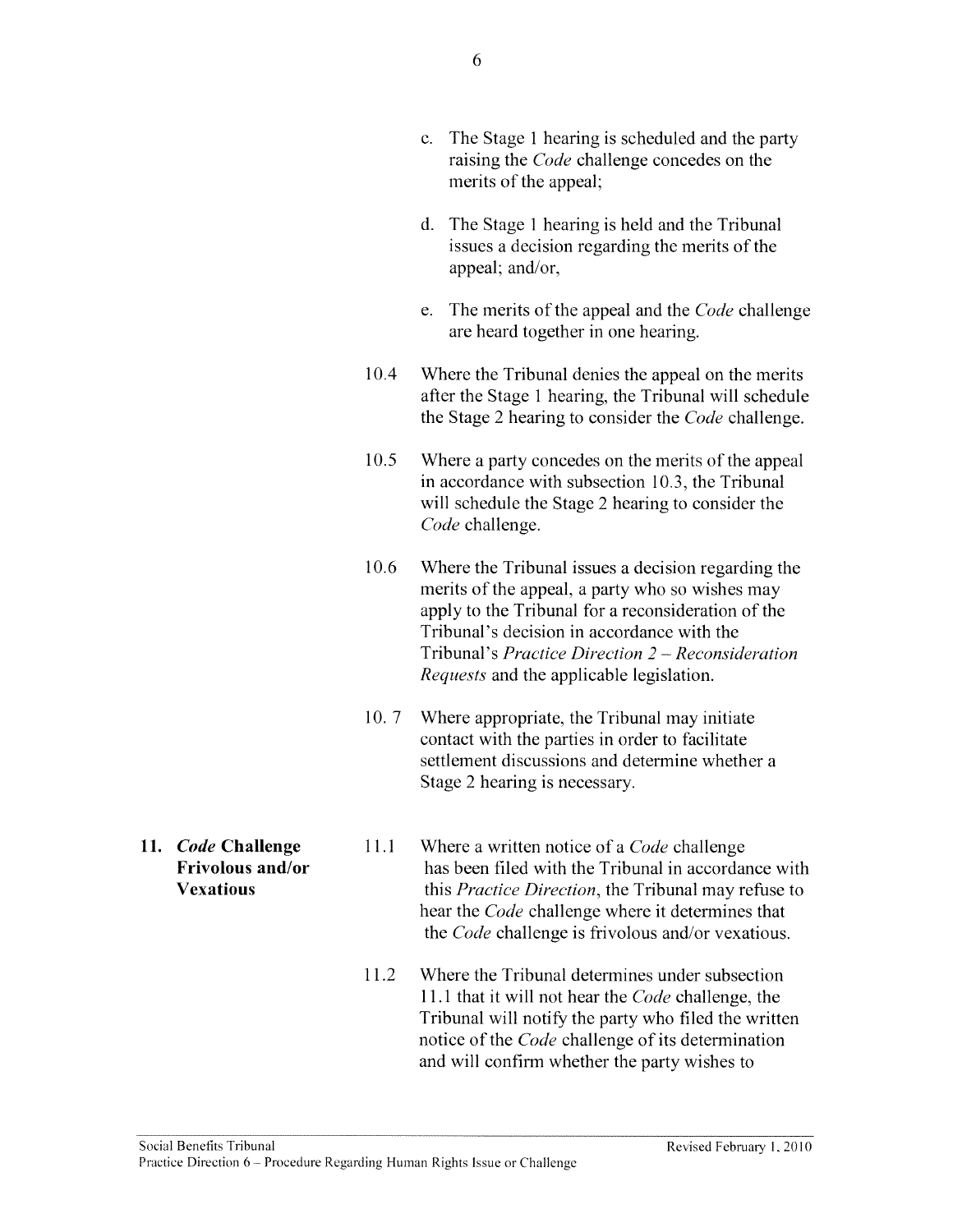proceed with the hearing on the merits of the appeal, absent the Code challenge.

- 11.3 Sections 4, 5, 6, 7, 8, 9 and 10 of this Practice Direction do not apply with respec<sup>t</sup> to the Tribunal's procedure for dealing with <sup>a</sup> Code challenge where the Tribunal determines the appeal to be frivolous and/or vexatious under this section.
- 
- 12. Application for 12.1 Any person or public or private organization Intervener Status or entity ("the moving party") seeking status to intervene in an appeal before the Tribunal must bring <sup>a</sup> motion before the Tribunal to reques<sup>t</sup> intervener status.
	- 12.2 The moving party must file <sup>a</sup> notice of motion with the Tribunal, to the attention of the General Manager, prior to the hearing of the appeal by the Tribunal. The notice of motion must:
		- • state the ground(s) upon which the intervener reques<sup>t</sup> is based, including any statutory provision or rule that will be relied upon; and,
		- • list the documentary evidence, if any, that will be raised at the hearing of the motion.
	- 12.3 Upon receipt of the notice of motion seeking intervener status, the Tribunal will advise the moving party of the date and time for the hearing of the motion and will send <sup>a</sup> copy of the moving party's notice of motion to all of the parties to the appeal, together with the date and time for the hearing of the motion.
	- 12.4 A party in receipt of <sup>a</sup> notice of motion seeking intervener status ("the responding party") may prepare <sup>a</sup> response to the notice of motion, within fifteen  $(15)$  days of receiving the notice of motion, outlining the responding party's position on the motion, including any documentary evidence that will be relied upon at the hearing of the motion.